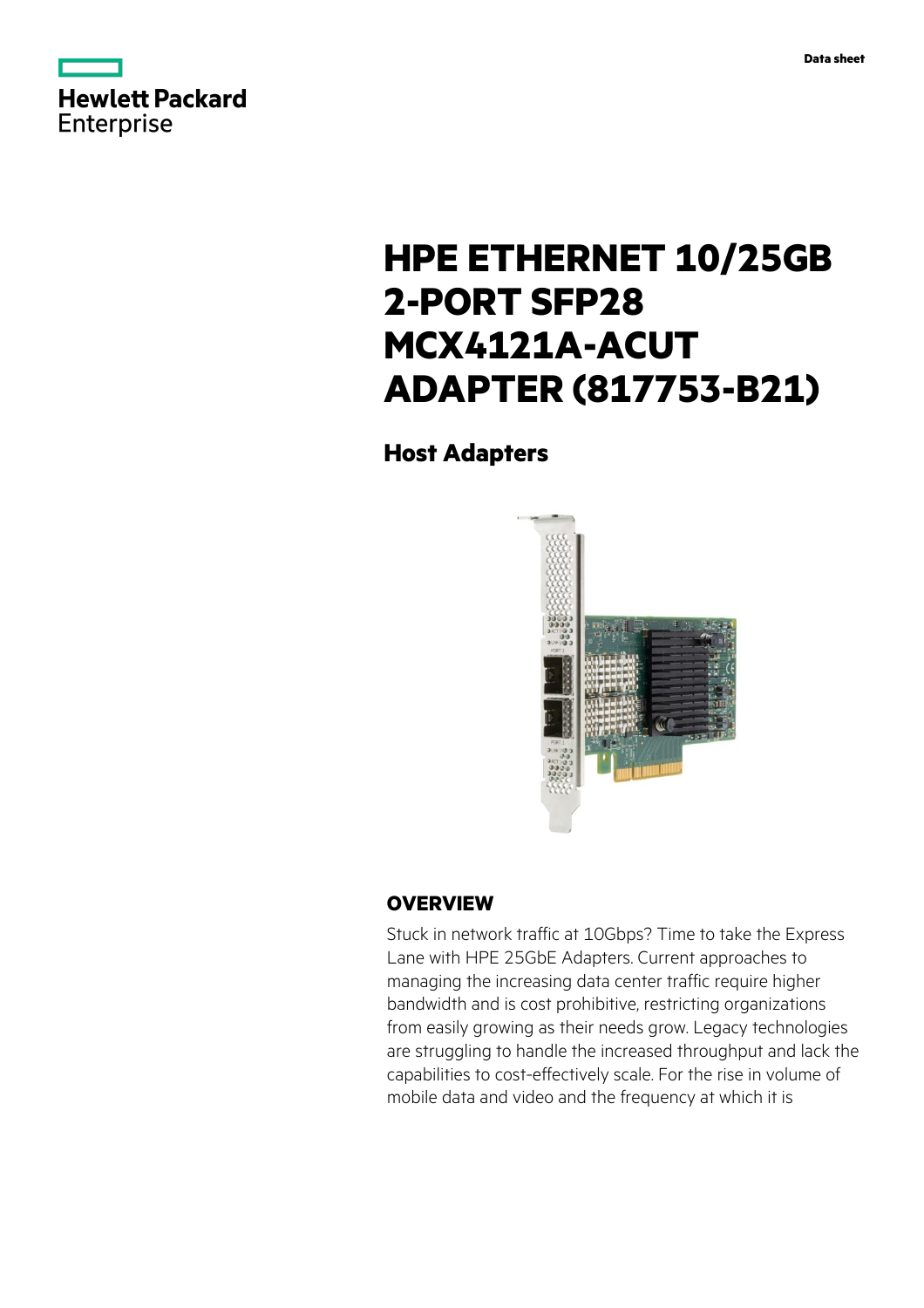accessed, The HPE Ethernet 10/25Gb 2-port SFP28 CX4121B Adapter for select HPE ProLiant Server DL family of rack and HPE Apollo Servers delivers high-performance solutions. It allows Telco, services providers, financial institutions and enterprises to meet the demanding needs of more bandwidth.

### **FEATURES**

### **More Efficient and Faster Way to Send Data with RDMA Over Converged Ethernet (RoCE)**

The HPE Ethernet 10/25Gb 2-port SFP28 CX4121B Adapter bypasses the TCP/IP stack and removes a data copy step reducing overall latency to deliver accelerated performance for applications such as Microsoft® Hyper-V® Live Migration, Microsoft SQL® and Microsoft SharePoint with SMB Direct.

Reduces the impact of overlay networking on host performance with tunnel offload support.

Auto negotiates to 10GbE for immediate future proofing.

### **Lower Latency and Higher Throughput With Messaging Accelerator (VMA)**

The HPE Ethernet 10/25Gb 2-port SFP28 CX4121B Adapter reduces system latency for improved performance specifically for high-frequency trading operations while maintaining high message rates and hundreds of simultaneous connections.

Contains VMA, an included firmware with many benefits such as lower latency, higher throughput, improved CPU utilization and minimal buffer copies between user data and hardware.

### **Technical specifications HPE Ethernet 10/25Gb 2-port SFP28 MCX4121A-ACUT Adapter**

| <b>Product Number</b> | 817753-B21        |
|-----------------------|-------------------|
| <b>Technology</b>     | Network processor |
| Data rate             | 25Gb              |
| <b>Bus type</b>       | PCIe Gen3 x8      |